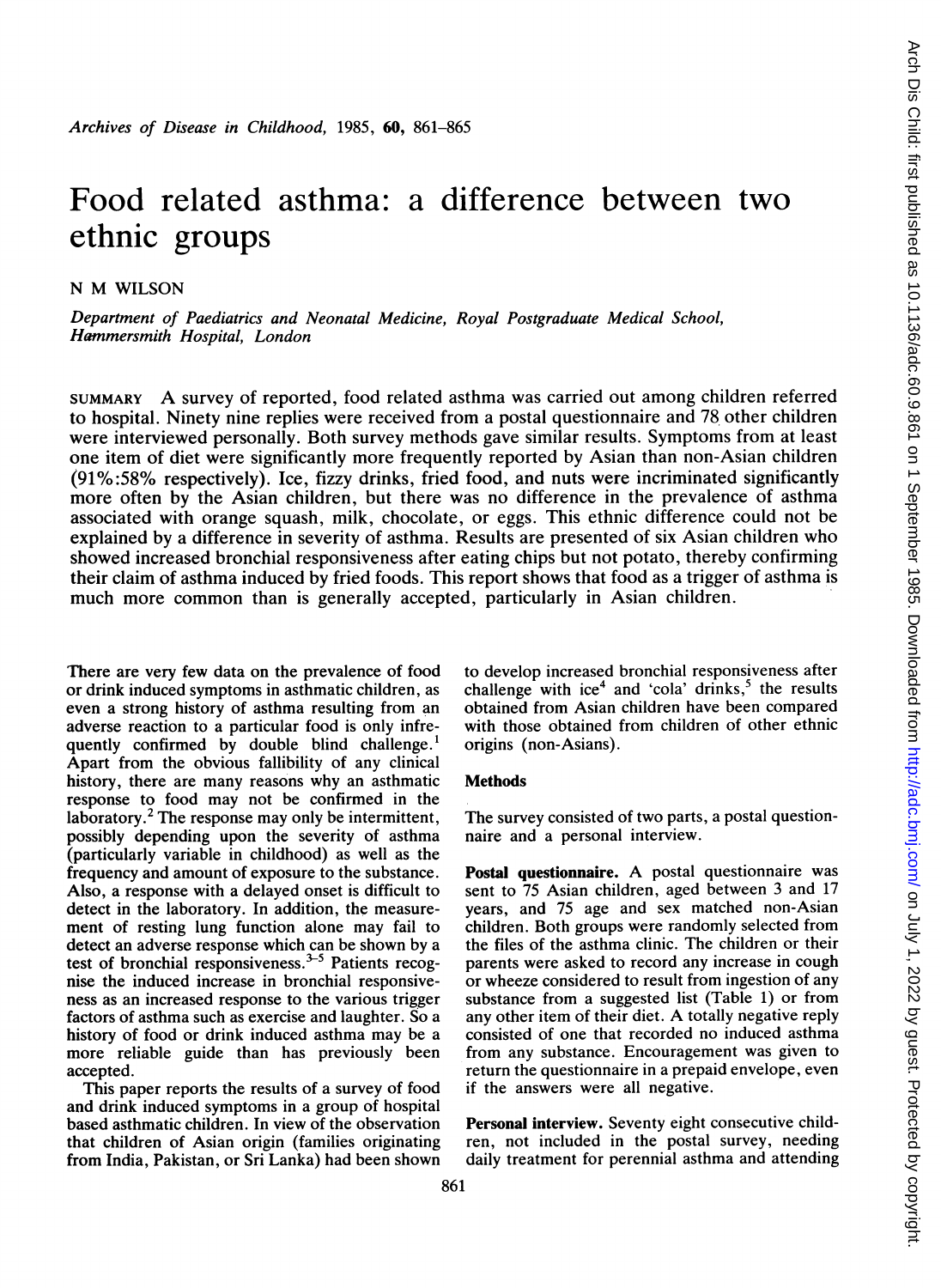### 862 Wilson

| Postal questionnaire |                                 |                                                                            |    |                       | Personal interview                                                             |                                             |                                                                                                                                 |    |                                                                                         |
|----------------------|---------------------------------|----------------------------------------------------------------------------|----|-----------------------|--------------------------------------------------------------------------------|---------------------------------------------|---------------------------------------------------------------------------------------------------------------------------------|----|-----------------------------------------------------------------------------------------|
|                      |                                 |                                                                            |    |                       |                                                                                |                                             |                                                                                                                                 |    | Non-Asian                                                                               |
|                      |                                 |                                                                            |    |                       |                                                                                |                                             |                                                                                                                                 |    |                                                                                         |
|                      |                                 |                                                                            |    |                       |                                                                                |                                             |                                                                                                                                 |    |                                                                                         |
|                      |                                 |                                                                            |    |                       |                                                                                |                                             |                                                                                                                                 |    |                                                                                         |
|                      |                                 |                                                                            |    |                       |                                                                                |                                             |                                                                                                                                 |    |                                                                                         |
|                      |                                 |                                                                            |    |                       |                                                                                |                                             |                                                                                                                                 |    |                                                                                         |
| No                   | (%)                             |                                                                            | No | (%)                   | No                                                                             | (%)                                         |                                                                                                                                 | No | (%)                                                                                     |
| 6                    |                                 | $***$                                                                      | 24 |                       | 3                                                                              |                                             | $* *$                                                                                                                           | 18 | (42)                                                                                    |
| 23                   |                                 | ***                                                                        | 6  |                       | 22                                                                             |                                             | ***                                                                                                                             | 8  | (19)                                                                                    |
|                      |                                 |                                                                            |    |                       | 14                                                                             |                                             |                                                                                                                                 | 13 | (30)                                                                                    |
|                      |                                 |                                                                            |    |                       | 8                                                                              |                                             |                                                                                                                                 |    | (19)                                                                                    |
|                      |                                 |                                                                            | 9  |                       | 5.                                                                             |                                             |                                                                                                                                 | 3  | (7)                                                                                     |
|                      |                                 | $\bullet\bullet$                                                           | 9  |                       | 15                                                                             |                                             | ۰                                                                                                                               | 9  | (21)                                                                                    |
|                      |                                 |                                                                            |    |                       |                                                                                |                                             |                                                                                                                                 | 6  | (14)                                                                                    |
|                      |                                 |                                                                            |    |                       |                                                                                |                                             |                                                                                                                                 |    | (4)                                                                                     |
|                      |                                 |                                                                            |    |                       |                                                                                |                                             | ***                                                                                                                             |    | (9)                                                                                     |
|                      |                                 |                                                                            |    |                       |                                                                                |                                             | $***$                                                                                                                           |    | (5)                                                                                     |
|                      |                                 |                                                                            |    |                       | 0                                                                              |                                             |                                                                                                                                 |    | (2)                                                                                     |
|                      |                                 |                                                                            |    |                       |                                                                                |                                             |                                                                                                                                 |    | (2)                                                                                     |
|                      |                                 |                                                                            |    |                       |                                                                                |                                             |                                                                                                                                 |    | (14)                                                                                    |
|                      |                                 |                                                                            |    |                       |                                                                                |                                             |                                                                                                                                 |    | (19)                                                                                    |
|                      | 44<br>9:8<br>15<br>9<br>6<br>18 | Asian<br>$3 - 17$<br>25:19<br>(14)<br>(52)<br>(34)<br>(20)<br>(14)<br>(41) |    | 55<br>10:6<br>15<br>6 | Non-Asian<br>$3 - 17$<br>28:27<br>(44)<br>(11)<br>(27)<br>(11)<br>(16)<br>(16) | 35<br>8:5<br>13<br>5.<br>22<br>11<br>5<br>2 | Asian<br>$4 - 14$<br>23:12<br>(9)<br>(63)<br>(40)<br>(23)<br>(14)<br>(43)<br>(37)<br>(14)<br>(63)<br>(31)<br>(0)<br>(14)<br>(6) |    | 43<br>9:6<br>$4 - 16$<br>29:14<br>8<br>2<br>4<br>$\overline{2}$<br>6<br>8<br>(29)<br>10 |

Table <sup>1</sup> Details of patients and prevalence of food induced symptoms

\*\*\*P<0.001; \*\*P<0.001; \*P<0.05.

one of two hospital asthma clinics were interviewed personally by the author. The children and parents were asked whether they considered cough or wheeze were induced by any of the specific items from <sup>a</sup> standard questionnaire (Table 1). An answer was only considered positive if symptoms were, at any time, severe enough to necessitate additional bronchodilator treatment. A tickling sensation in the throat occurring while eating and which induced coughing was ignored. The interval between ingestion and time of onset of symptoms was also recorded. A note was made of food associated symptoms other than asthma, but for the purpose of this study they are not included in the results.

The significance of differences between the two ethnic groups and between the two survey methods were assessed by  $\chi^2$  analysis using the Yates's correction or non-paired Student's <sup>t</sup> test, as appropriate.

#### **Results**

Postal survey. Replies to the postal survey were received from 99 of 150 (66%) patients sent a questionnaire. The reply rate was lower for Asians (44 of 75 (59%) than non-Asians (55 of 75 (73%), but the difference was not statistically significant. Because of the low rate of response, an overall prevalence of food related symptoms could not be calculated. Certain previously unsuspected differences between ethnic groups became evident. The Asian children reported significantly more symptoms from 'cola' drinks  $(P<0.001)$  and nuts  $(P<0.01)$  (Table 1) than the non-Asian children. There was no difference between the groups for orange squash, chocolate, or eggs.

Personal questionnaire. Thirty five Asian and 43 non-Asian (one West Indian, two Chinese, and the rest Caucasian) children were interviewed personally. For the subjects as <sup>a</sup> whole, 73% considered at least one of the listed items caused symptoms, but a positive history was significantly more frequently obtained from the Asian group  $(P<0.01$ ; Table 1). This was due to a significantly higher prevalence of symptoms induced by 'cola' drinks  $(\dot{P} < 0.001)$ , ice cold drinks  $(P<0.001)$ , nuts  $(P<0.05)$ , and food fried in oil  $(P<0.01)$ . There was no significant difference between the two groups for orange squash, eggs, chocolate, or milk.

There was no significant age or sex difference between the two ethnic groups, although the Asian children tended to be younger and to use less prophylactic medication (Tables <sup>1</sup> and 2). When only those with a positive history from both ethnic groups were compared the mean age of the Asian children was significantly lower, and they had less severe asthma (as judged by their current medication) than the non-Asian children (Table 2). There was, however, no significant difference in age, sex distribution, or severity of asthma, between non-Asian children with and without a history of food related symptoms.

The time of onset of symptoms after ingestion varied between a few minutes and 24 hours. Almost 50% of the children considered that their symptoms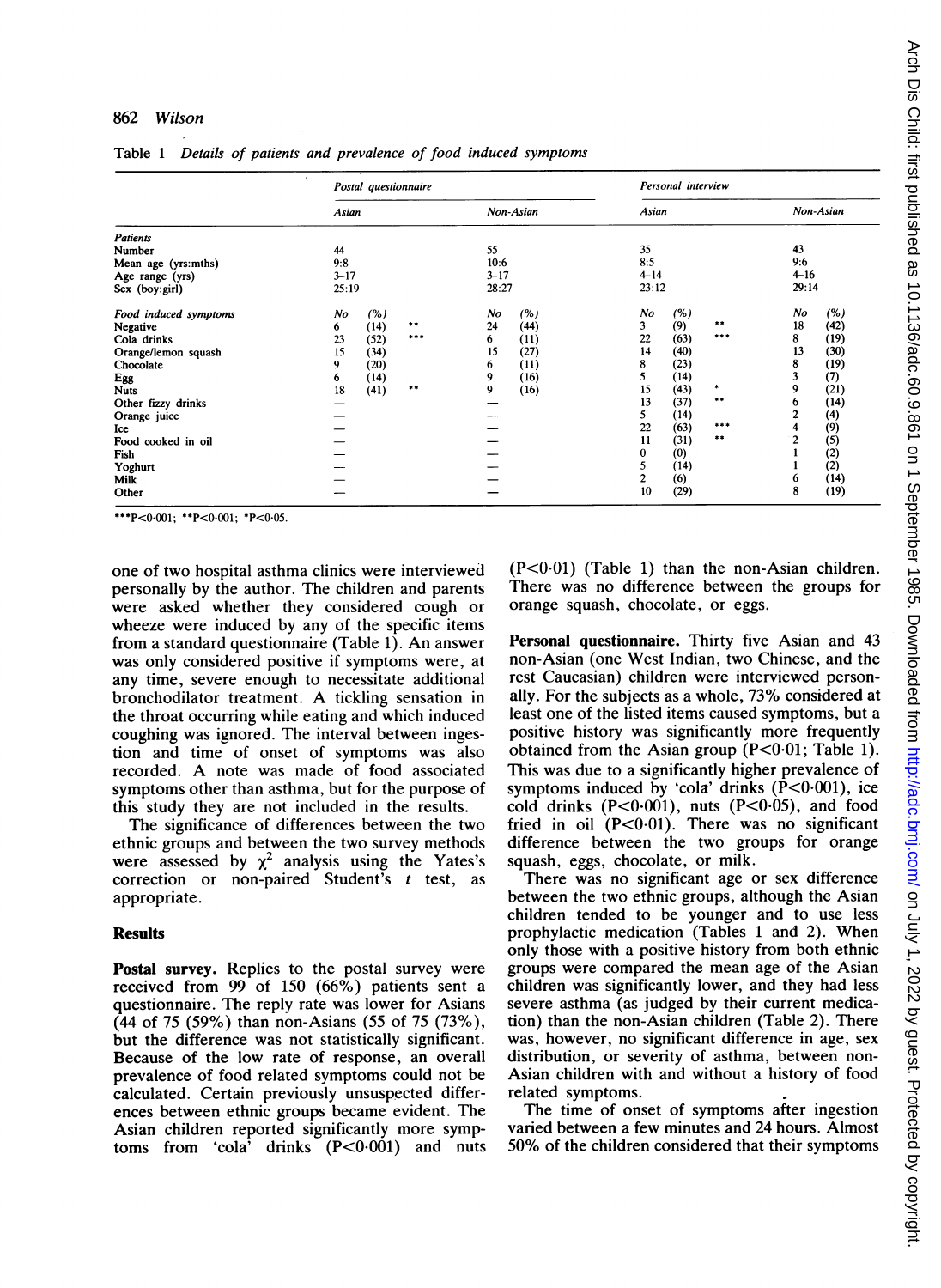Table 2 Characteristics of children personally interviewed with and without a positive history

|                           | Asian    |          | Non-Asian  |           |  |
|---------------------------|----------|----------|------------|-----------|--|
|                           | Positive | Negative | Positive   | Negative  |  |
| Number                    | 32       |          | 25         | 18        |  |
| Age (yrs), mean (SD)      | 8.5(2.8) | 8.8(3.8) | 10.4(3.16) | 8.5(3.38) |  |
| Sex, boy:girl             | 21:11    | 2:1      | 16:9       | 13:5      |  |
| Asthma treatment (%)      |          |          |            |           |  |
| $\beta$ agonist alone     | 28       | 33       | 0          | 11        |  |
| Theophylline/cromoglycate | 25       | 33       | 48         | 44        |  |
| Steroids:inhaled/oral     | 47       | 33       | 52         | 44        |  |

\*\*P<0-02.



Fig. 1 Timing of onset of symptoms after ingestion (open columns) and return of symptoms (hatched columns) in those children with a history of cough or wheeze after ice, cola, nuts, and food cooked in oil.

Night=nocturnal symptoms irrespective of time of ingestion.

recurred, or were first noticed, during the following night. The timing of the onset of symptoms was similar for classic allergens such as milk, egg, and nuts and for physical or chemical stimuli such as ice or cola drinks, and did not differ between the two ethnic groups (Fig. 1).

There was no significant difference in the answers obtained by the two survey methods, where the same question was asked. The ethnic difference in the reporting of food and drink induced asthma was the same for both methods.

## **Discussion**

Both methods of survey found a surprisingly high number of children incriminating at least one of the suggested items. Although many patients in the postal survey failed to return the questionnaire the

relative reply rate between Asian and non-Asian children was not statistically different, so the ethnic difference is unlikely to be explained by a lower return rate among Asians with a negative questionnaire. The fact that personal interviews and a postal survey gave similar results suggests that the results were not merely due to unrepresentative sampling.

There are no comparable studies of food related cough and wheeze in asthmatic children. Anderson et al  $6$  stated that only 6% of a group of 8 to 10 year olds gave food as a precipitating factor in their asthma. That study, however, was dealing with the general population of asthmatic children rather than those referred to hospital. Even if food had been a precipitating factor, with milder symptoms of asthma the association would have been more difficult to make. In addition, a general question, as used in their survey, would be expected to give a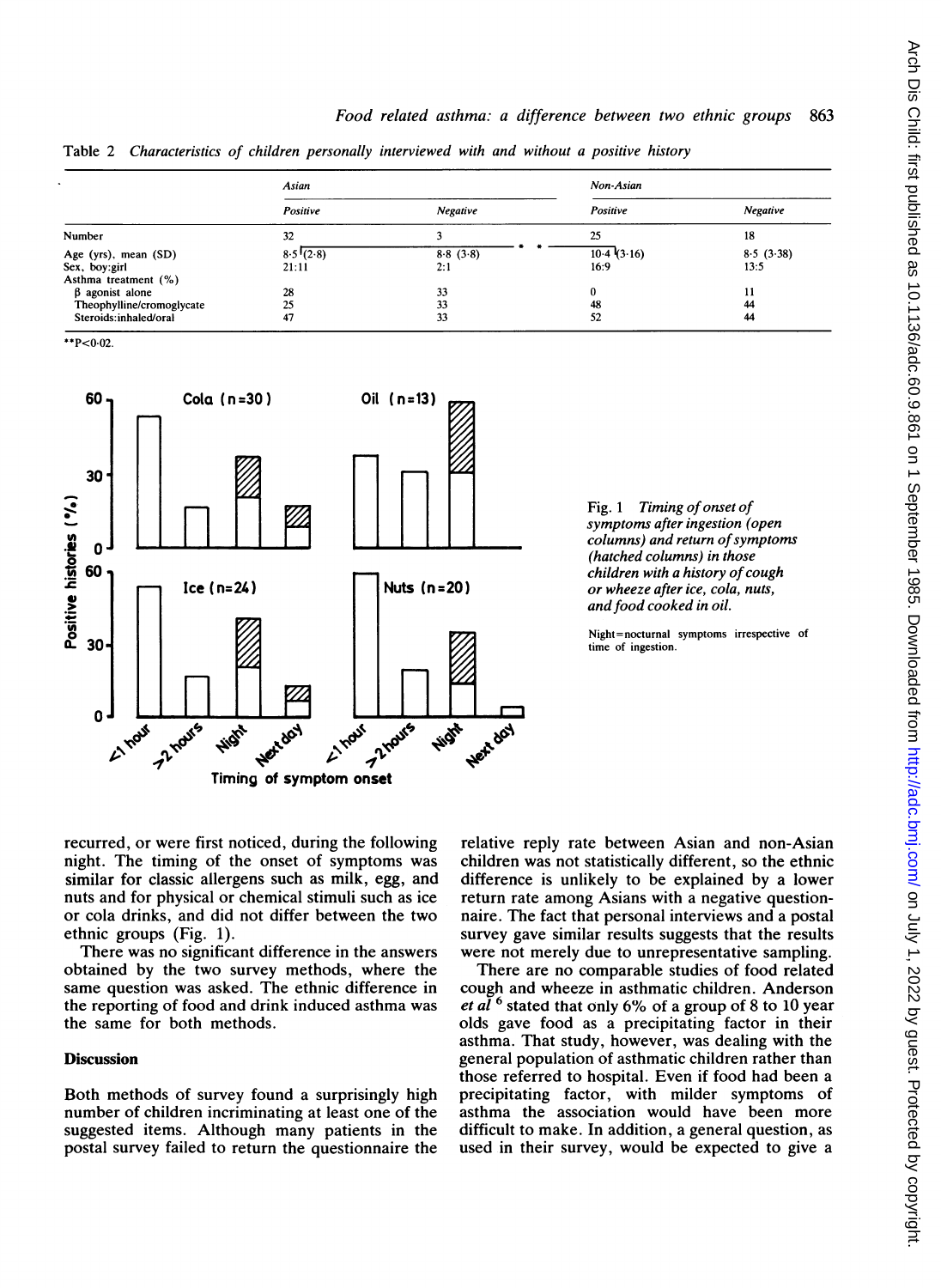lower positive reply rate than a specific list. In the present study, 25% of those children who subsequently incriminated specific food items had given a negative reply to a preliminary general question.

There are no previously published data on ethnic differences in food sensitivity. Several substances such as orange squash, chocolate, milk, and eggs were similarly incriminated by the two groups. The increase in a history of food and drink related asthma among the Asian children depended on significantly increased incrimination of specific items, namely 'cola' drinks, nuts, food cooked in oil, and ice (Table 1). Until recently asthma induced by 'cola' drinks and ice had not been reported but these claims have now been confirmed in the Asian subjects tested, by showing increased bronchial responsiveness to nebulised histamine in placebo controlled food challenge tests. $3<sup>4</sup>$  Using the same protocol, six Asian children who gave a history of asthma exacerbated by fried food were challenged with chips and the same volume of baked potato on separate days in a single blind fashion. The response was monitored by serial peak expiratory flow measurements and the sensitivity to inhaled histamine (the concentration of histamine that induced a 20% fall in peak expiratory flow) was measured before and after food ingestion. The latter test was used as a measure of bronchial responsiveness. The results (Fig. 2) show that ingestion of oil (but not potato) could indeed induce symptoms of asthma by increasing bronchial responsiveness (shown by a fall in the amount of histamine that induced a 20% fall in peak expiratory flow). There was no associated change in baseline peak expiratory flow, so without the histamine test the response would not have been detected by the normal laboratory challenge procedure. This adverse response to fried food has not previously been reported but confirms the claims of all six Asian children tested.

The confirmation of a history of asthma exacerbated by ice,<sup>4</sup> 'cola' drinks, $3$  and oil excludes the possibility that these substances were incriminated by Asian children due to cultural folklore. The reason for this ethnic difference in adverse reactions to food and drink, however, remains unexplained. One possibility is that the non-Asian children were less aware of food related symptoms, but this seems unlikely as several items were similarly incriminated by both groups. Neither can the difference be explained by a greater severity of asthma in the Asian children as they used less medication than the non-Asians. The younger age of the Asian children is not likely to be the explanation either as non-Asian children with a positive history tended to be older than those without (Table 2). A genetic or dietary difference may be a possibility. Interest-



Fig. 2 Baseline peak expiratory flow (PEF) and amount of histamine that induced a 20% fall in PEF (histamine  $PC_{20}$ ) before and after challenge with chips (oil)  $\bullet$  and baked potato (placebo)  $\bigcirc$ .

\*\*\*P<0.001; \*P<0.05.

ingly, the pattern of food and drink induced asthma reported by 59 children attending an asthma clinic in Colombo, Sri Lanka, was very similar to that of our Asian children. Fifty three per cent of those questioned incriminated ice, 36% coloured drinks, and 19% fried foods. The only difference was that in Sri Lanka, citrus fruits and coconut were more frequently related to symptoms of asthma and the consumption of fizzy drinks was negligible (N de Sylva, personal communication).

Morrison-Smith and co-workers<sup>7</sup> reported that asthma was less common among Asian immigrant children than the general population, but in Birmingham it has recently been noted that Asian asthmatics were relatively more frequently admitted to hospital with acute attacks (J G Ayres, personal communication). There are social reasons that may